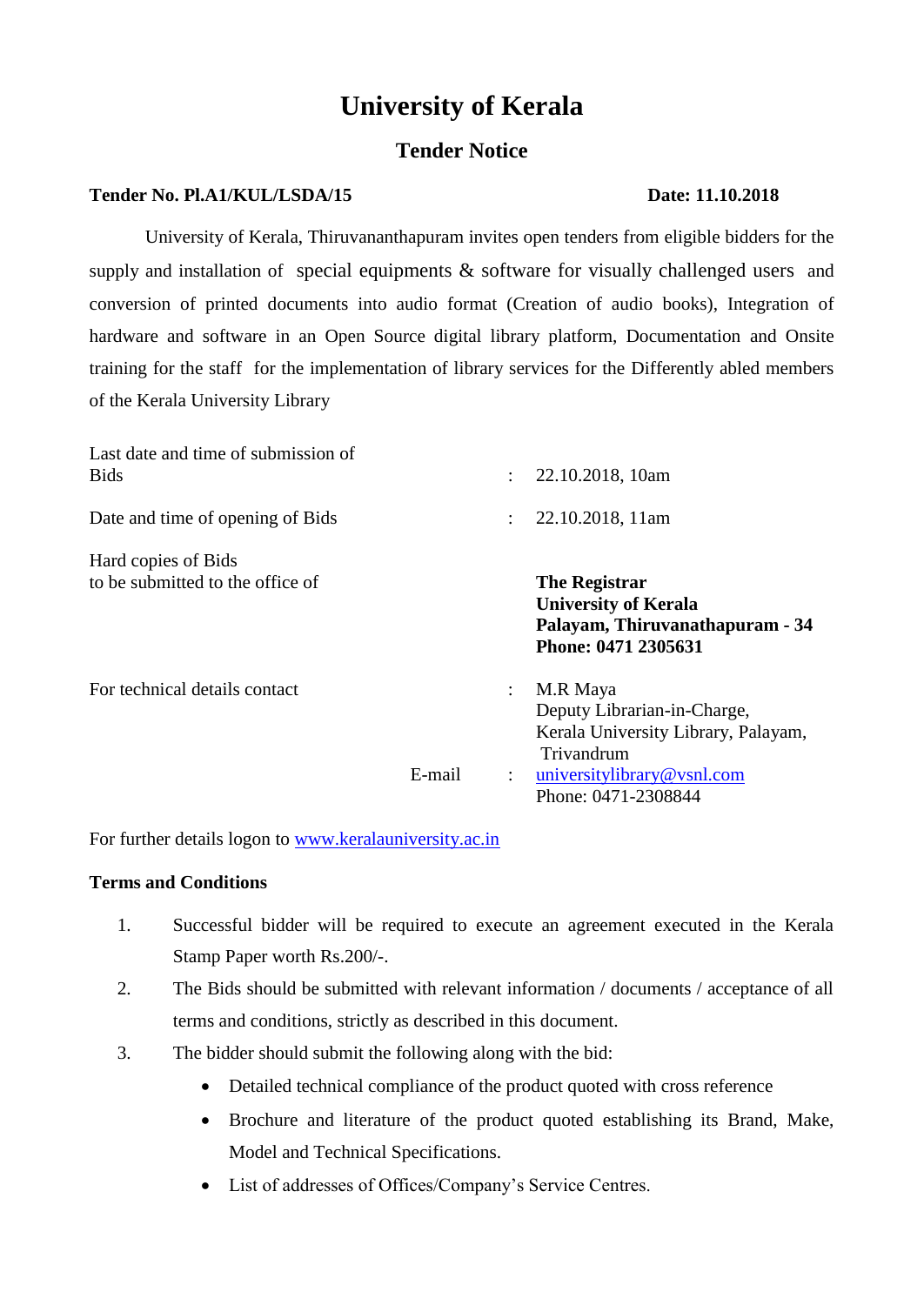- 4. The rate quoted must be inclusive of all charges and taxes, whatsoever is applicable on supply of quoted equipments and services. It should be the responsibility of the successful bidder to install the equipment at respective sites and no extra charges will be paid on that account**. (Please see Annexure-II).**
- 5. The specification given is the minimum configuration that is/are required. Vendors may choose to supply higher/better/enhanced systems/ peripherals, but their financial quotes shall be treated as if they have been offered for the specified configuration only.
- 6. The bid shall be typed and signed on all pages by the bidder or a person duly authorized to bind the bidder to the contract.
- 7. The bidder is expected to examine all instructions, forms, terms, condition, and technical specifications in the tender Documents. Failure to furnish all information required by the tender Documents or submission of a bid not substantially responsive may result in the rejection of its bid.
- 8. The prices should be quoted in INR.
- 9. Tender once received will not be returned.
- 10. Offer shall be valid for six months.
- 11. Scope of work includes
	- a) Supply and installation of Screen Reader- JAWS, OCR reading software (Abby Fine Reader), Custom made phone holder stand for scanning books in its platforms
		- a) Conversion of English and other language books into audio format. Create Subject Metadata, Book marking and captioning of audio files
		- b) Installation and customization of DSpace, an Open source Digital library software and upload the files in DSpace and hence creating DAISY (Digital Accessible Information System) books
	- 16. All the above works are in accordance with technical specifications as per **Annexure -1.**

#### **Eligibility for Bidders:**

- 1. Bidder should be a company registered in India under the Company Act or should be Public sector organization. Relevant copies of registration certificates should be attached.
- 2. The bidder should be experienced in the supply of hardware, software and setting up of a resource centre for the visually challenged users and successfully commissioned the resource centre in any University/Academic/Govt Institute libraries in India. A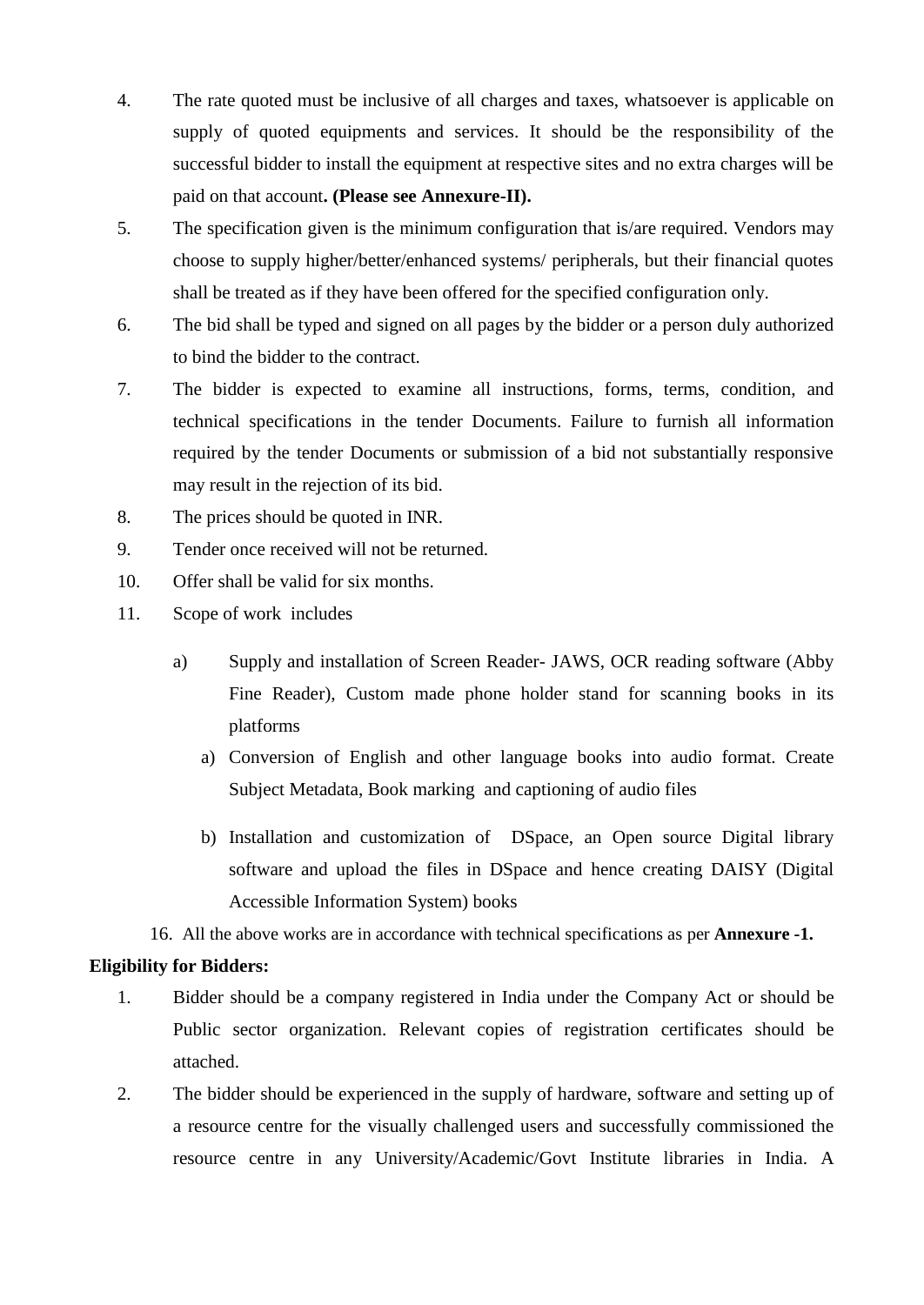satisfactory installation certificate from the claimed institution shall be attached with the bid.

## **ANNEXURE-1**

# **1. SPECIAL EQUIPMENTS & SOFTWARE FOR VISUALLY CHALLENGED USERS**

| Sl.No                   | <b>Description</b>                                                                                                                                                                                                                                                                                      | Compliance<br>(Y/N) | <b>Remarks</b> |
|-------------------------|---------------------------------------------------------------------------------------------------------------------------------------------------------------------------------------------------------------------------------------------------------------------------------------------------------|---------------------|----------------|
| $\mathbf{1}$            | <b>Screen Reader- JAWS</b>                                                                                                                                                                                                                                                                              |                     |                |
| $\overline{2}$          | Smart Phone with specification of $4x2GHz + 4x2GHz$ )<br>processor<br>with 4/6GB of RAM. The phone should have a<br>minimum internal memory of 32 GB<br>and provision to use micro SD cards upto 64 or more<br><b>GB.</b> It also should have<br>a minimum of 13 Mega Pixel (f/2.2) camera on its rear. |                     |                |
| 3                       | Custom made phone holder stand for scanning books<br>in its platforms                                                                                                                                                                                                                                   |                     |                |
| $\overline{\mathbf{4}}$ | Heavy duty Noise Reduction headphones with full ear<br>cover to use with Smart Phones-<br>Samsung/Sony/Creative                                                                                                                                                                                         |                     |                |
| 5                       | <b>Refreshable Braille Display</b><br>TacRead, (Tactile Readout Device)                                                                                                                                                                                                                                 |                     |                |
| 6                       | <b>OCR</b> reading software<br>Abby Fine Reader- 5 license keys                                                                                                                                                                                                                                         |                     |                |

# **2. CONVERSION OF BOOKS INTO ACCESSIBLE AUDIO FORMAT (CREATING AUDIO BOOK)**

## **2.1 Scope of the work**

Selected books in English and other languages available in the Kerala University Library are to be converted into audio books through internationally accepted technologies.

The scope of the work includes:

- i. English books will be uploaded into the computer server using scanners
- ii. Image will be converted into readable format using OCR software installed in the computer.
- iii. The readable text will be converted into audio format (/Mp3)and its sound will be produced using the screen reader software installed in the computer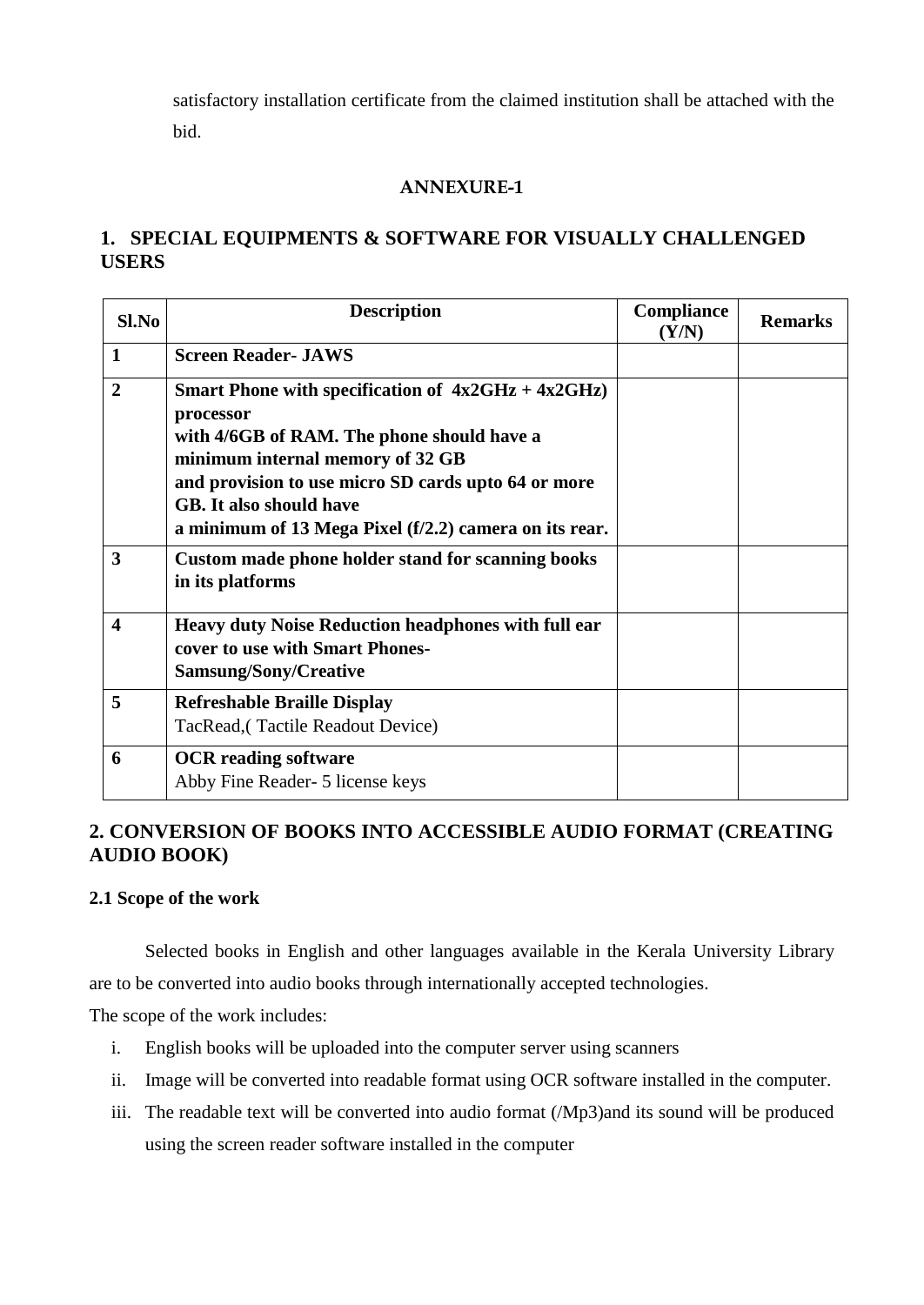- iv. Text books in other languages are converted into audio format by reading the text manually and subsequently recorded in the server.
- v. Subject Metadata, Book marking and captioning of audio files
- vi. Installation and customization of DSpace, an Open source Digital library software
- vii. Storage- Upload the files in DSpace
- viii. Creating DAISY (Digital Accessible Information System) books.
- ix. Integration of hardware and software
- x. Books for Audio conversion will be provided by the Kerala University Library authority.
- xi. Scanning, audio conversion, uploading and other works are to be done at the Kerala University Library.
- xii. Perform quality checking of every page of the audio book.
- xiii. Preparation of metadata for each book in extended Dublin Core / MARC-21 standard.
- xiv. Each record has the fields such as Author, Title, Subtitle, subject, language, Year, Name of publisher, place of publication key words (at least five), Accession number and Call number

#### **7.2. Job specification**

- i. The agency should be in a position to convert minimum 10,000 pages or more in one month.
- ii. The metadata works and indexing to be done by the library professionals having at least BLISc (Bachelor of Library and Information Science) qualification.

### **7.3. Output specifications for digital image**

- i. The final output should be in MP3 format for all books and documents. Two copies for each document or book should be supplied in MP3 format along with the Metadata. Original sequence and page integrity should be maintained.
- ii. Quality policy: Quality policy should be applied to maximize readability, audibility and minimize file size.
- iii. The output will be archived on external Hard Disc and 2 sets of Tape drives.
- iv. The firm should follow a standard naming convention for saved audio books and its metadata.

#### **7.4 Storage specifications**

- i. Audio books should be archived in duplicate on reliable and best quality DVD. One DVD will be used as service copy and another one as master copy for preservation.
- ii. The data / database / web application is to be loaded in the storage area network/server as decided by the Kerala University Library.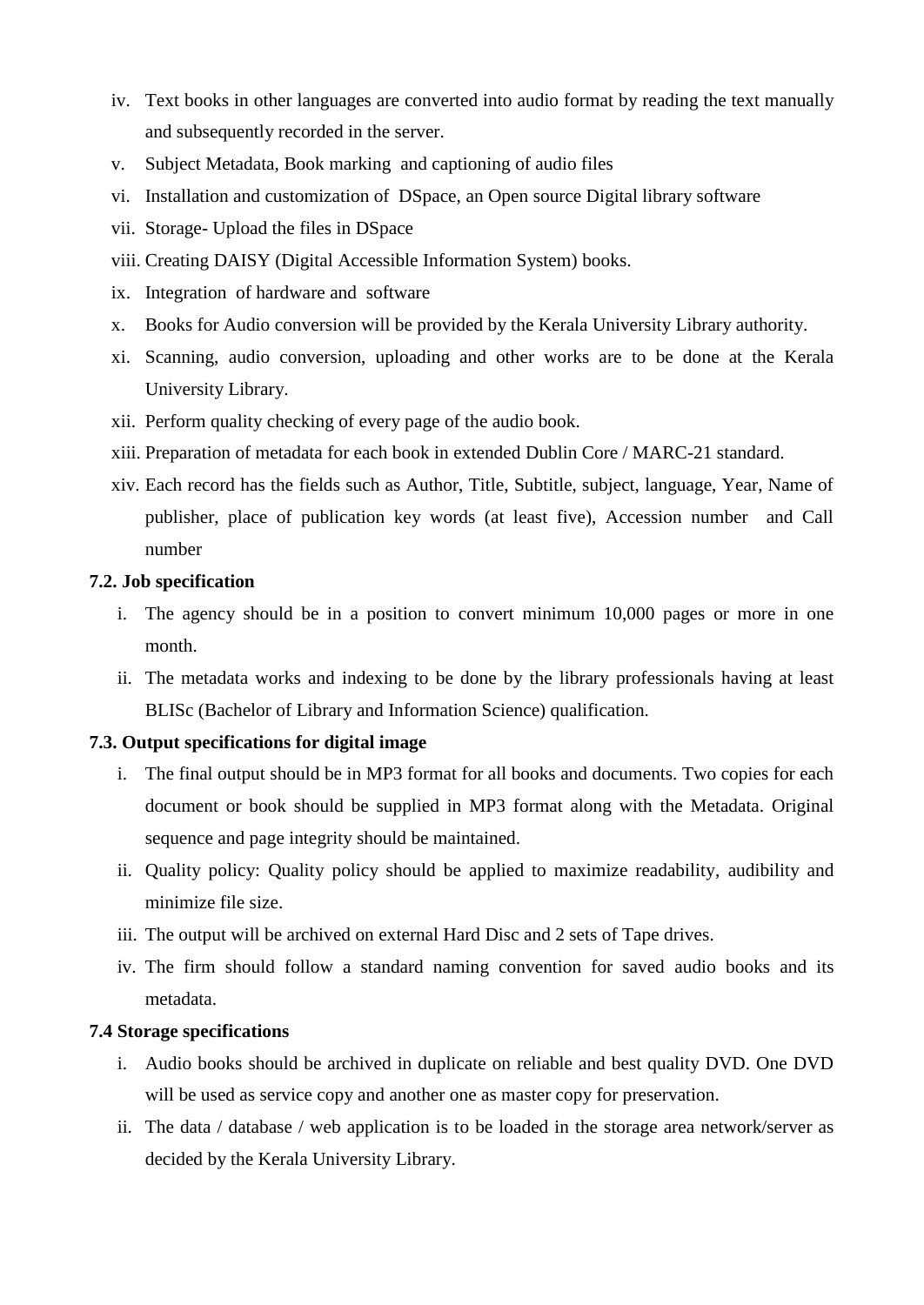- iii. Provision for creating backup copies of all files on servers and storage media and have an off-site backup strategy.
- iv. It should be accessible both online (through internet) and offline (through intranet)
- v. The audio books should support browsing, searching, retrieving and downloading. The digitized materials should be bookmarked for internal navigation.
- vi. Provide plugins for adding notes with bookmarks in the audio files

# **7.5 Training, warranty & AMC**

- i. Training should be given to concerned staff in the Kerala University Library.
- ii. After the successful completion and implementation of the project, the converted materials and technology used should be supported onsite on a demanding basis for two years without any additional charges and after that for an agreed rate.

|                   |                                                                                                                                                                                                                                                                                                        | zoo ini o inici   |                                                |                                    |                                                             |                                                       |
|-------------------|--------------------------------------------------------------------------------------------------------------------------------------------------------------------------------------------------------------------------------------------------------------------------------------------------------|-------------------|------------------------------------------------|------------------------------------|-------------------------------------------------------------|-------------------------------------------------------|
| SI.<br>No.<br>(1) | <b>Product description</b><br>(2)                                                                                                                                                                                                                                                                      | Q<br>ty<br>(3)    | Unit<br>Cost<br>(witho<br>ut<br>$\mathbf{Tax}$ | <b>Total Cost</b><br>$(5)=(3)*(4)$ | <b>Sales</b><br>Tax/<br><b>Service</b><br><b>Tax</b><br>(6) | Cost<br>inclusive of<br><b>Taxes</b><br>$(7)=(5)+(6)$ |
| $\mathbf{1}$      | <b>Screen Reader- JAWS</b>                                                                                                                                                                                                                                                                             | 1                 |                                                |                                    |                                                             |                                                       |
| $\overline{2}$    | Smart Phone with specification of<br>$4x2GHz + 4x2GHz$ ) processor with<br>4/6GB of RAM. The phone should<br>have a minimum internal memory<br>of 32 GB and provision to use<br>micro SD cards upto 64 or more<br>GB. It also should have a minimum<br>of 13 Mega Pixel (f/2.2) camera on<br>its rear. | 5                 |                                                |                                    |                                                             |                                                       |
| 3                 | Custom made phone holder stand<br>for scanning books in its<br>platforms                                                                                                                                                                                                                               | 5                 |                                                |                                    |                                                             |                                                       |
| $\overline{4}$    | Heavy duty Noise Reduction<br>headphones with full ear cover to<br>use with Smart Phones                                                                                                                                                                                                               | $\overline{7}$    |                                                |                                    |                                                             |                                                       |
| 5                 | Refreshable Braille Display<br>TacRead, (Tactile Readout Device)                                                                                                                                                                                                                                       | $\overline{2}$    |                                                |                                    |                                                             |                                                       |
| 6                 | OCR reading software<br>Abby Fine Reader-                                                                                                                                                                                                                                                              | 5-license<br>keys |                                                |                                    |                                                             |                                                       |
| $\tau$            | Conversion of English books to<br><b>Audio Books</b>                                                                                                                                                                                                                                                   | 4,00,000<br>pages |                                                |                                    |                                                             |                                                       |
| 8                 | Conversion of Other Language<br>books to Audio Books                                                                                                                                                                                                                                                   | 1,12,000<br>pages |                                                |                                    |                                                             |                                                       |

# **ANNEXURE-II QUOTING PRICE**